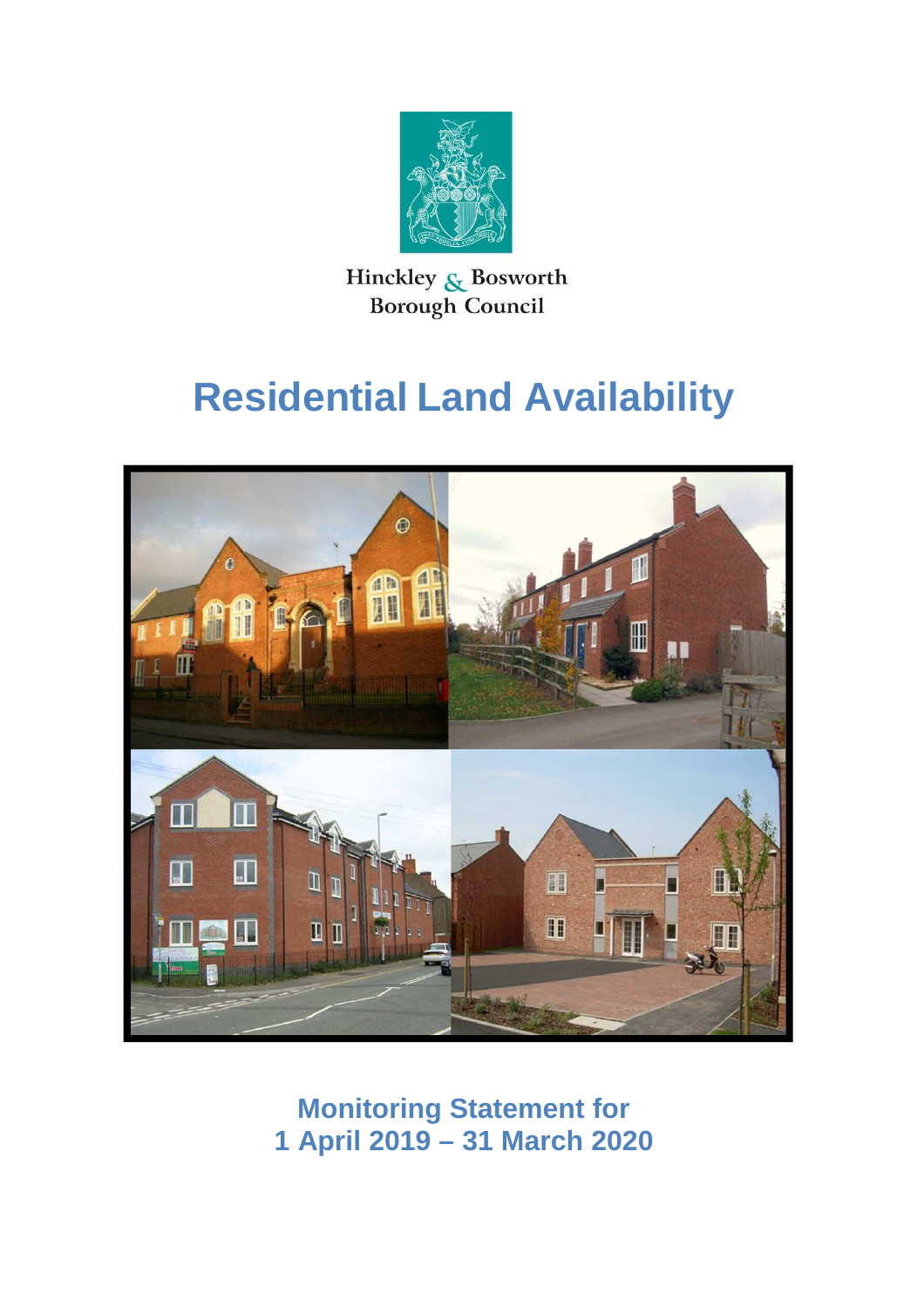# **Contents**

#### **Residential Land Availability Statement Page(s) Page(s)**  1. Introduction.........................................................................................................................4  $2<sup>1</sup>$  $2.1.$  $2.2.$  $2.3.$  $2.4.$  3. Affordable Housing ...........................................................................................................18  $\overline{4}$ . 5. 6. 2. Housing trajectory and five-year housing land supply methodology....................................5 2.1. Local Housing Need ....................................................................................................5 2.2. Housing Delivery Test .................................................................................................6 2.3. Five Year Housing Land Supply ..................................................................................7 2.4. Housing trajectory and five-year housing land supply methodology.............................8 4. Housing completions on previously developed / greenfield land .......................................19 5. Housing Density ...............................................................................................................19 6. Further data / contact details ............................................................................................20

## **Tables**

| 1. | Borough housing completions net of demolitions (1 April 2006 - 31 March 2020)9                                                           |
|----|------------------------------------------------------------------------------------------------------------------------------------------|
| 2. | Outline application decision to first completion large site timeframes - including reserved                                              |
| 3. | Annual expiry rates on large sites (1 April 2009 to 31 March 2020)14                                                                     |
| 4. | Outline application decision to first completion small site timeframes – including reserved                                              |
| 5. | Annual expiry rates on small sites (1 April 2009 - 31 March 2020)16                                                                      |
| 6. |                                                                                                                                          |
| 7. | Annual affordable housing completions (1 April 2006 - 31 March 2020)18                                                                   |
| 8. | Housing completions on previously developed land and greenfield land - large sites                                                       |
|    | <b>Appendices</b>                                                                                                                        |
| 1. | Large, small and conversion site housing completions from 1 April 2006 - 31 March 2020                                                   |
| 2. | Dwelling demolitions per settlement (1 April 2006 – 31 March 2020)                                                                       |
| 2. | (Continued). Residential demolitions (1 April 2019 - 31 March 2020)                                                                      |
| 3. | Row 2 - Schedule of large residential sites from 1 April 2018 - 31 March 2020                                                            |
| 4. | Large sites 1 April 2020 – projected annual housing completions                                                                          |
| 5. | Outline application decision to first completion timeframes – including reserved matters –<br>Large sites (1 April 2006 - 31 March 2020) |
| 6. | Outline application timeframes from submission to decision including S106 agreements -<br>Large sites (1 April 2006 - 31 March 2020)     |
| 7. | Full application decision to first completion timeframes – Large sites (1 April 2006 – 31                                                |

 March 2020) 7. Full application decision to first completion timeframes – Large sites (1 April 2006 – 31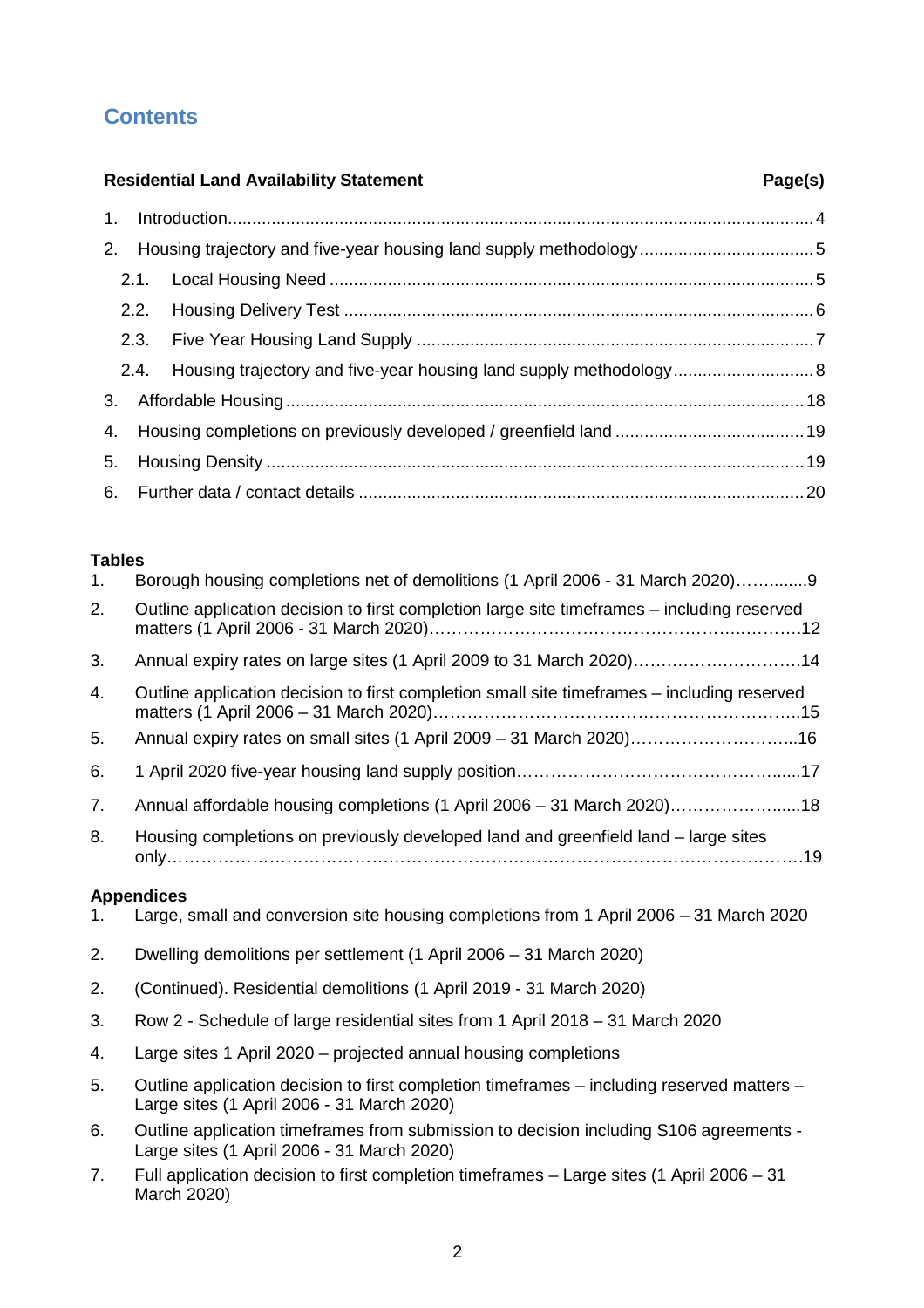- 8 Large sites (1 April 2006 – 31 March 2020) . Full application timeframes from submission to decision including S106 agreements –
- 9. . Gross Small site / conversion site summary at 1 April 2020
- . Small sites at 1 April 2020 projected annual housing completions 10
- 11 Small sites (Completions 1 April 2014 – 31 March 2020) . Outline application decision to first completion timeframes – including reserved matters –
- 12 2014 – 31 March 2020) . Full application decision to first completion timeframes – Small sites (Completions 1 April
- 13 . April 2020 Housing Trajectory
- . Affordable housing provision (1 April 2018 31 March 2020) 14
- 15 March 2020 . Urban / rural residential site densities – large sites completed between 1 April 2006 – 31
- . Residential site densities large sites completed between 1 April 2018 and 31 March 2020 16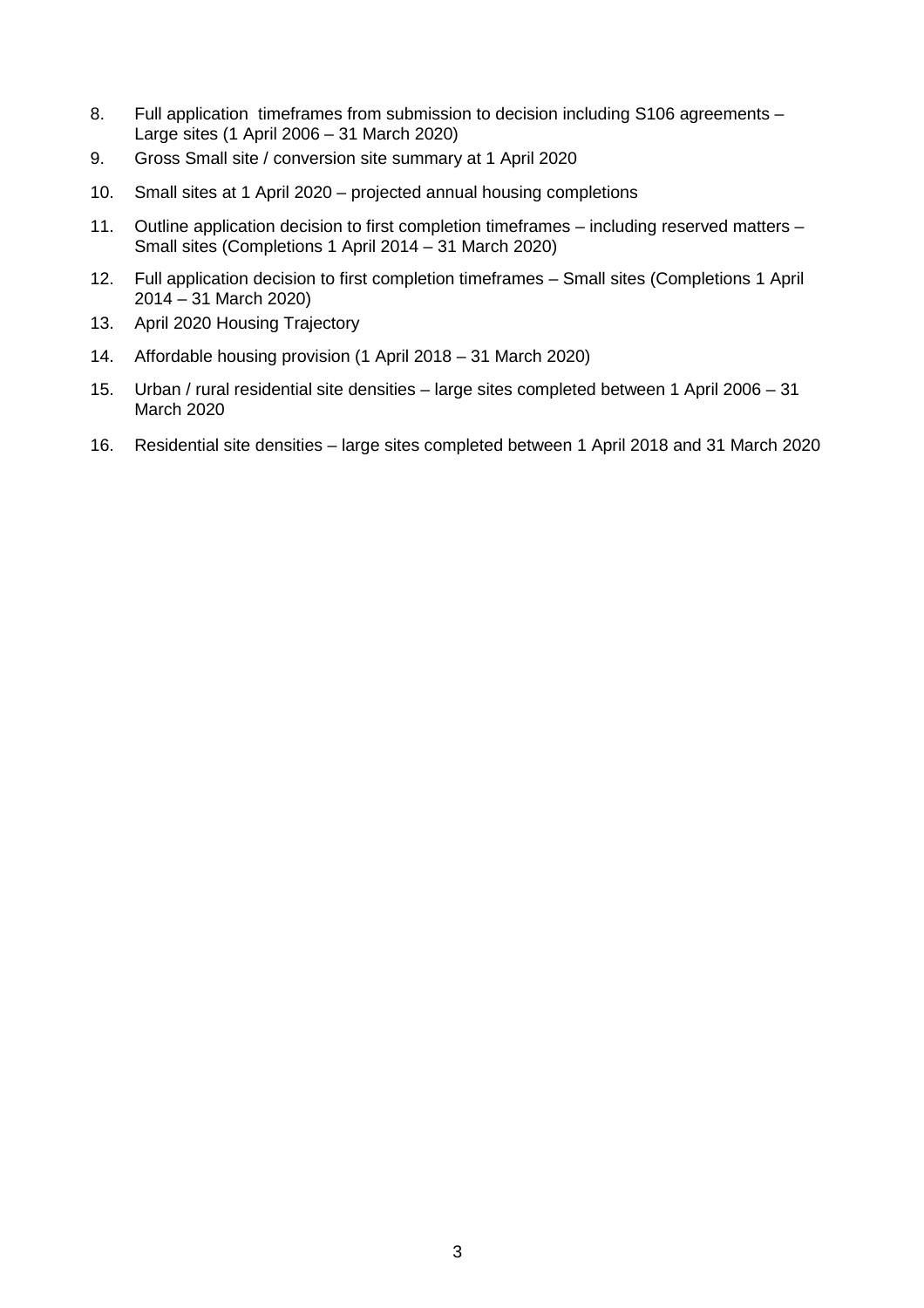## **1. Introduction**

- $1.1$  out the Government's overarching planning strategy with the purpose of contributing to the achievement of sustainable development. The National Planning Policy Framework (NPPF) (February 2019) sets
- 1.2. Paragraphs 59 and 60 of the NPPF states:

 To support the Government's objective of significantly boosting the supply of homes, it is important that a sufficient amount and variety of land can come forward where it is needed, that the needs of groups with specific housing requirements are addressed and that land with permission is developed without unnecessary delay.

 To determine the minimum number of homes needed, strategic policies should be informed by a local needs assessment, conducted using the standard method in national planning guidance – unless exceptional circumstances justify an alternative approach…

- $1.3.$  homes expected to be planned for, in a way which addresses projected household growth and historic under-supply. The Local Planning Authority (LPA) is required to calculate its local housing need figure at the start of the plan-making process. The standard method uses a formula to identify the minimum number of
- $14$ specific deliverable sites sufficient to provide a minimum of five years' worth of housing against their housing requirements set out in adopted strategic policies, or against the local housing need where the strategic policies are more than five years old. LPAs are also required to identify and update annually a supply of
- $1.5.$  the Borough's housing requirement and was adopted in 2009, it is considered that the policies specific to housing are more than five years old and therefore Hinckley and Bosworth Borough Council will be using the local housing need based on the standard method. As the Council's Core Strategy was the strategic policy document which set
- 1.6. Hinckley and Bosworth Borough Council is currently in the process of reviewing its Local Plan with the intention of submitting it to the Planning Inspectorate in September 2021 where a housing requirement will be identified through strategic plan-making.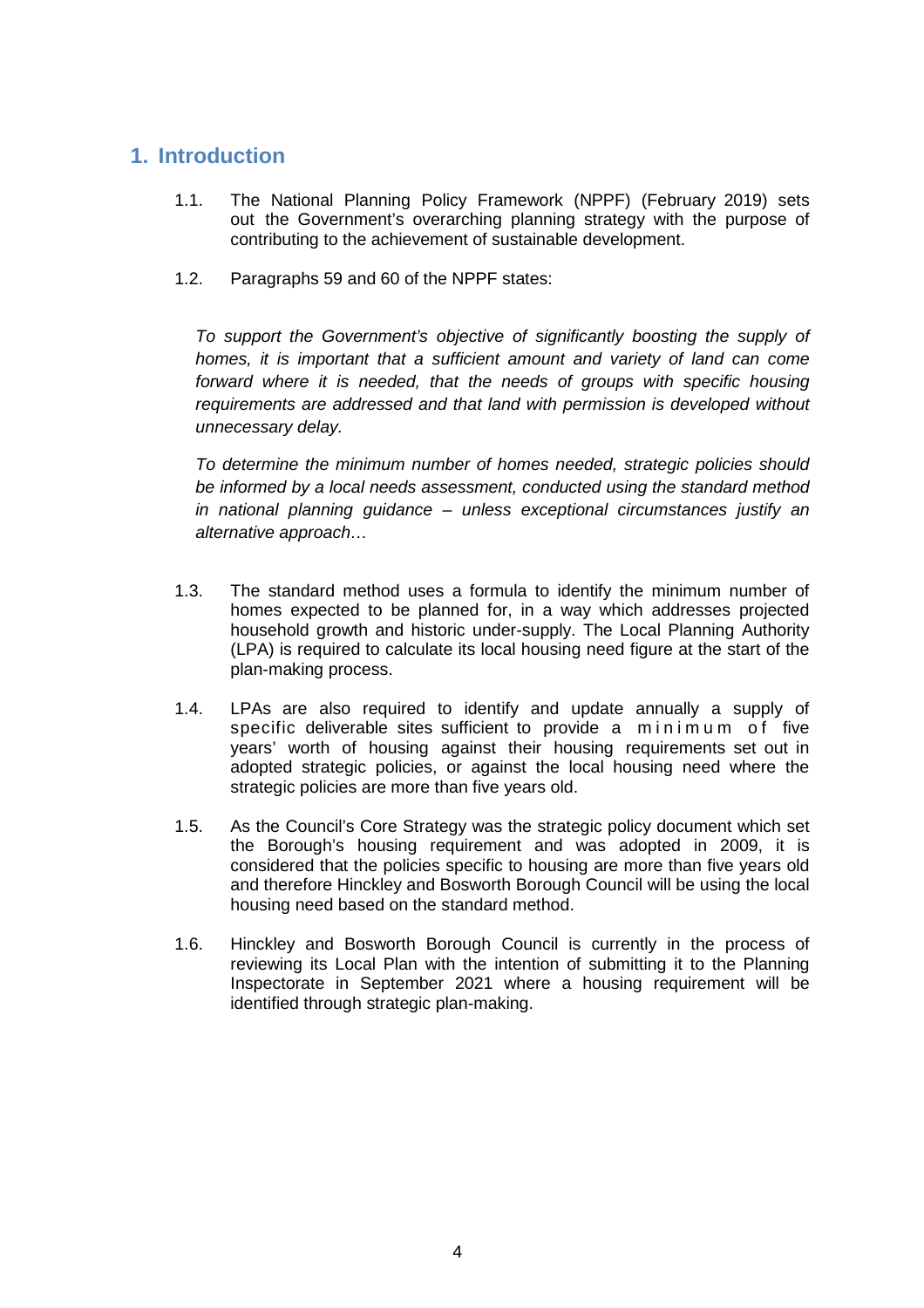# **2. Housing trajectory and five-year housing land supply methodology**

### 2.1. **Local Housing Need**

- 2.1.1. As mentioned in paragraph 1.5, the Council will be using the standard method to calculate its local housing need as the basis for assessing its five year supply of specific deliverable sites in accordance with footnote 37 of the NPPF.
- 2.1.2. National Planning Practice Guidance for Housing and Economic Needs Assessment outlines the process for calculating local housing need.
- 2.1.3. **Step 1:** Setting the baseline using 2014 based household projections for Hinckley and Bosworth borough and calculating the average annual household growth over a 10 year period from 2020 which equates to **378 dwellings**.
- 2.1.4. **Step 2:** making an adjustment to the annual projected household growth figure (as calculated in step 1) based on the affordability of the area.
- 2.1.5. The most recent median workplace-based affordability ratios published by the Office for National Statistics are to be used for Hinckley and Bosworth Borough.
- 2.1.6. For each 1% the ratio is above 4 the average household growth should be increase by 0.25%. To be able to apply the percentage increase adjustment to the projected growth figure we need to add 1.

The formula is given below.

Adjustment factor =

\n
$$
\left(\frac{Local\,\,affog\,\,ag\,\,l\quad y\quad a\quad o-4g}{4g}\right)\,x\,0.25g-1
$$

For Hinckley and Bosworth Borough this equates to:

1.196 = 
$$
\left(\frac{7.13-4}{4g}\right)gx
$$
 0.25 +1

2.1.7. Therefore to calculate the local housing need figure:

Household growth projections x Adjustment factor = Local housing need

 378 x 1.196 = **452 dwellings per annum** (to the nearest whole number)

 2.1.8. **Step 3:** A cap should then be applied to limit the increases a local planning authority can face and this is calculated depending on the status of the strategic policies.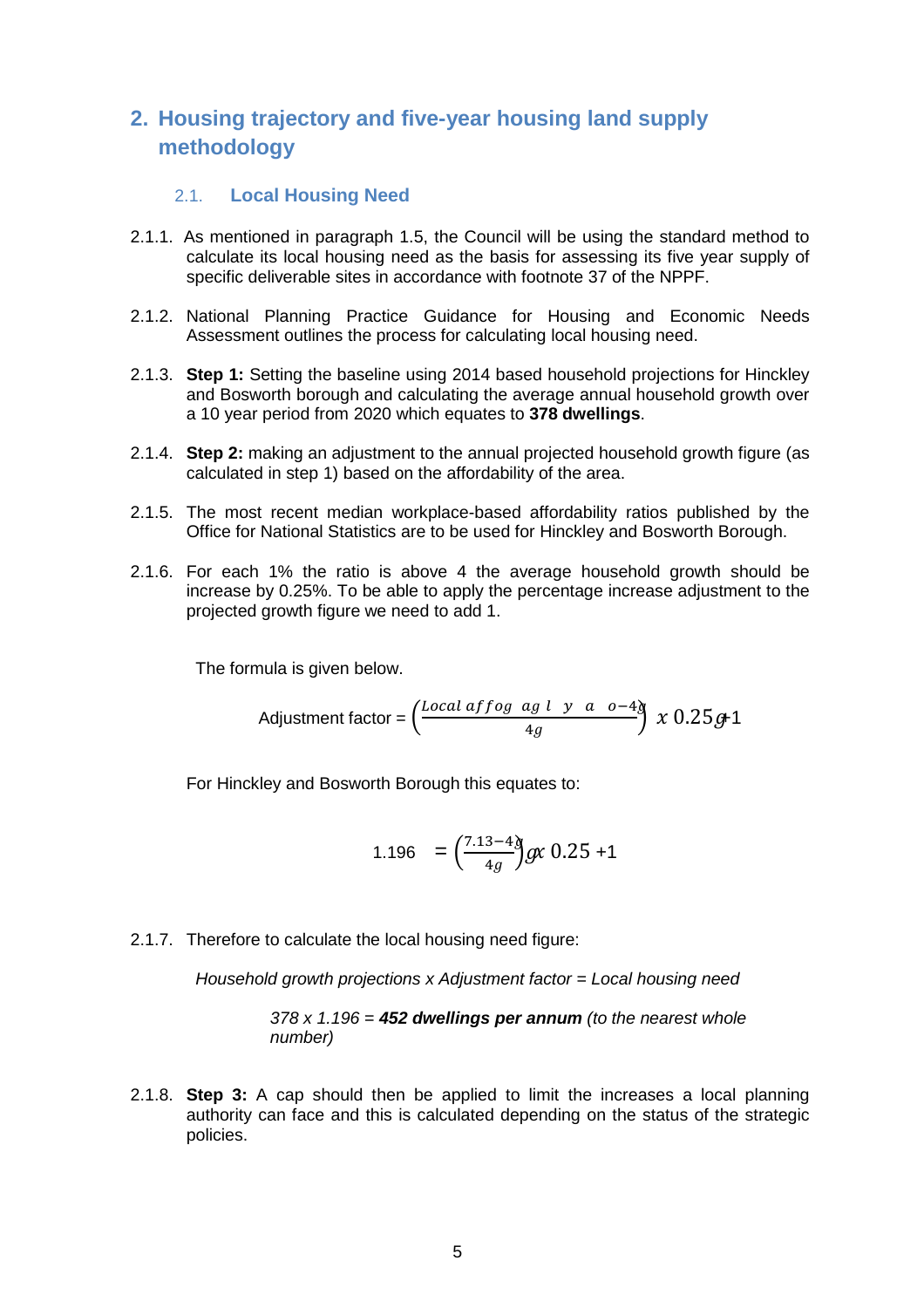- 2.1.9. As the Council's strategic policies (Core Strategy) are more than 5 years old and have not been reviewed, the local housing need figure is capped at 40% above whichever is the higher of:
	- a) The projected household growth for the area over the 10 year period identified in Step 1;
	- b) The average annual housing requirement figure set out in the most recently adopted strategic policies.
- 2.1.10. A worked example for clarity follows:
	- • The average annual housing requirement in the existing relevant policies (Core Strategy) is 450 dwellings per year.
	- Average annual household growth over 10 years is 378 (as per Step 1).
	- The minimum annual local housing need figure is (452 as per Step 2).
	- The cap is set at 40% above the higher of the most recent average annual housing requirement figure or household growth:

Cap = 450 + (450 x 40%) = 450 + 180 = 630

- 2.1.11. The capped figure (630) is greater that the minimum annual local housing need figure (452) and therefore does not limit the increase to the local authority's minimum housing need figure. The minimum figure for Hinckley and Bosworth Borough Council is therefore **452 dwellings per annum**.
	- 2.2. **Housing Delivery Test**

 $\overline{a}$ 

 2.2.1. The Housing Delivery Test (HDT) is a percentage measurement of the number of net homes delivered against the number of homes required, over a rolling three year period.

Housing Delivery Test (%) =g Total net homes delivered over three year periodg<br>Total number of homes required over three year periodg

- 2.2.2. The HDT results were published in February 2020 by the Ministry of Housing, Communities and Local Government<sup>1</sup>.
- 2.2.3. Hinckley and Bosworth Borough Council's delivery between 1 April 2016 and 31 March 2019 was 1,456 dwellings against the 1,223 dwelling requirement. Therefore the Council passed the HDT with 119%.
- 2.2.4. If delivery of housing falls below the housing requirement, then the following consequences apply as set out in the NPPF:
	- If the HDT result falls below 95% the publication of an action plan is required;
	- • If the HDT result falls below 85% a 20% buffer on the 5 year housing land supply is required; and
	- • If the HDT result falls below 75%, the presumption in favour of sustainable development and paragraph 11d is engaged.
- 2.2.5. The consequences will continue to apply until the subsequent Housing Delivery Test results are published, or a new housing requirement is adopted.

https://www.gov.uk/government/publications/housing-delivery-test-2019-measurement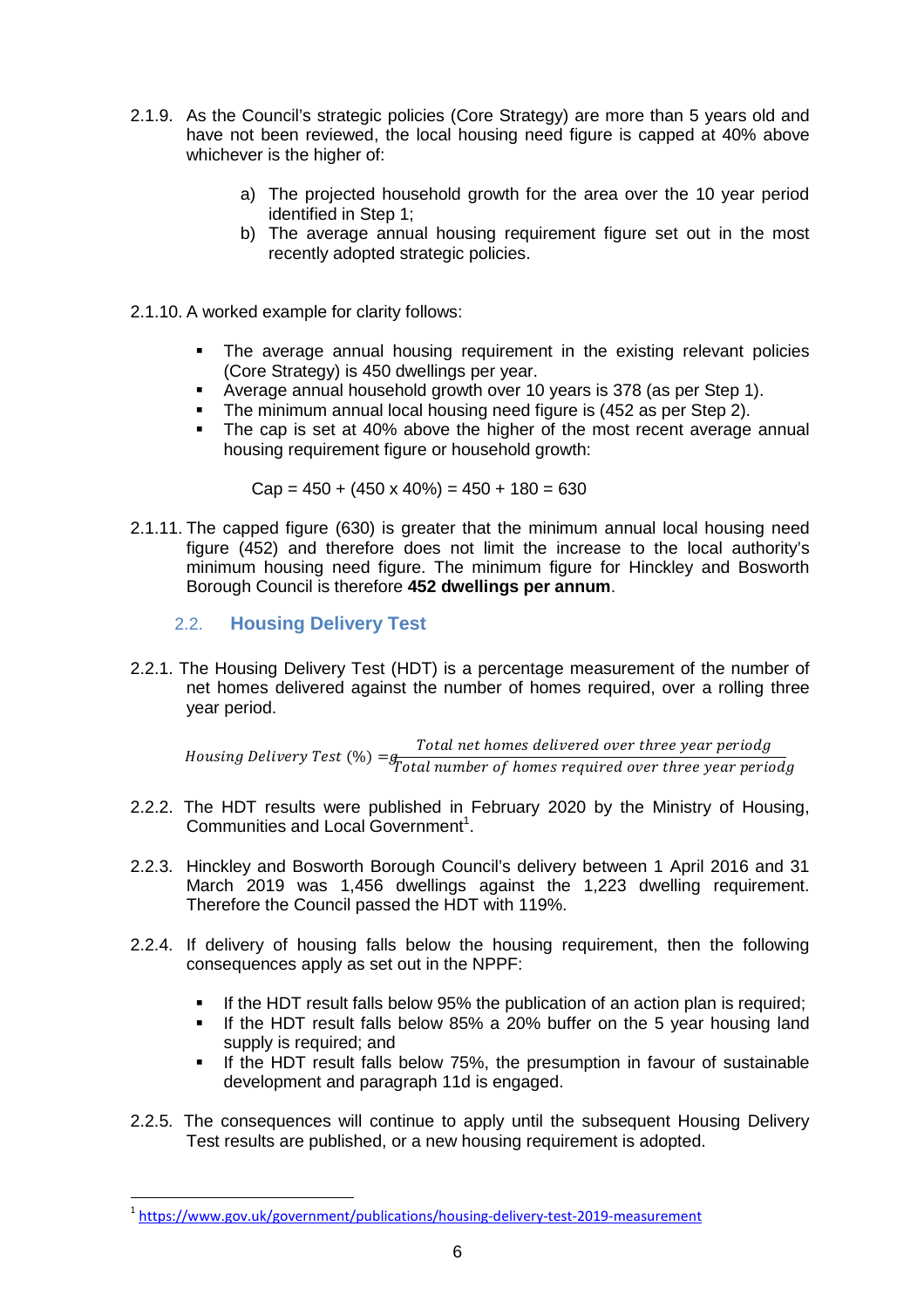## 2.3. **Five Year Housing Land Supply**

- 2.3.1. As stated within paragraph 73 of the NPPF, LPAs should identify and update annually a supply of specific deliverable sites sufficient to provide a minimum of five years' worth of housing against their housing requirement set out in the adopted strategic policies, or against their local housing need where the strategic policies are more than five years old.
- 2.3.2. The supply of specific deliverable sites should in addition include a buffer (moved forward from later in the plan period) of:
	- a) 5% to ensure choice and competition in the market for land; or
	- b) 10% where the LPA wishes to demonstrate a five year supply of deliverable sites through an annual position statement or recently adopted plan, to account for market fluctuations; or
	- c) 20% where there has been a significant under delivery of housing over the previous three years, to improve the prospect of achieving the planned supply.
- 2.3.3. As the Council's HDT results are 119% as of February 2020, there is no significant under delivery and a 5% buffer is appropriate.
- 2.3.4. The buffer is added to the annual housing requirement (5% of 452 = 23 dwellings per year). This 5% buffer, added to the annual requirement of 452 dwellings, equates to an annual requirement of at least 475 dwellings per year for the next five years (totalling 2,375 dwellings over this period).
- 2.3.5. The Council has employed a positive methodology in calculating the five year housing land supply position, following guidance provided by the NPPF, Planning Practice Guidance, and planning appeal decisions specific to the borough.
- 2.3.6. It is important to note that the NPPF has clarified the definition of deliverable and so if a site is to be considered deliverable, sites for housing should be "available now, offer a suitable location for development now, and be achievable with a realistic prospect that housing will be delivered on the site within five years. In particular:
	- a) sites which do not involve major development and have planning permission, and all sites with detailed planning permission, should be considered deliverable until permission expires, unless there is clear evidence that homes will not be delivered within five years (for example because they are no longer viable, there is no longer a demand for the type of units or sites have long term phasing plans).
	- b) where a site has outline planning permission for major development, has been allocated in a development plan, has a grant of permission in principle, or is identified on a brownfield register, it should only be considered deliverable where there is clear evidence that housing completions will begin on site within five years." $2$
- 2.3.7. This monitoring statement identifies the residential land supply within the borough as at 1 April 2020, including a housing trajectory and the five year housing land supply position. Further details of housing commitments, completions and demolitions and information on a number of supplementary housing issues are also provided.

 $\overline{\phantom{0}}$ 

 $2$  MHCLG, National Planning Policy Framework, Annex 2: Glossary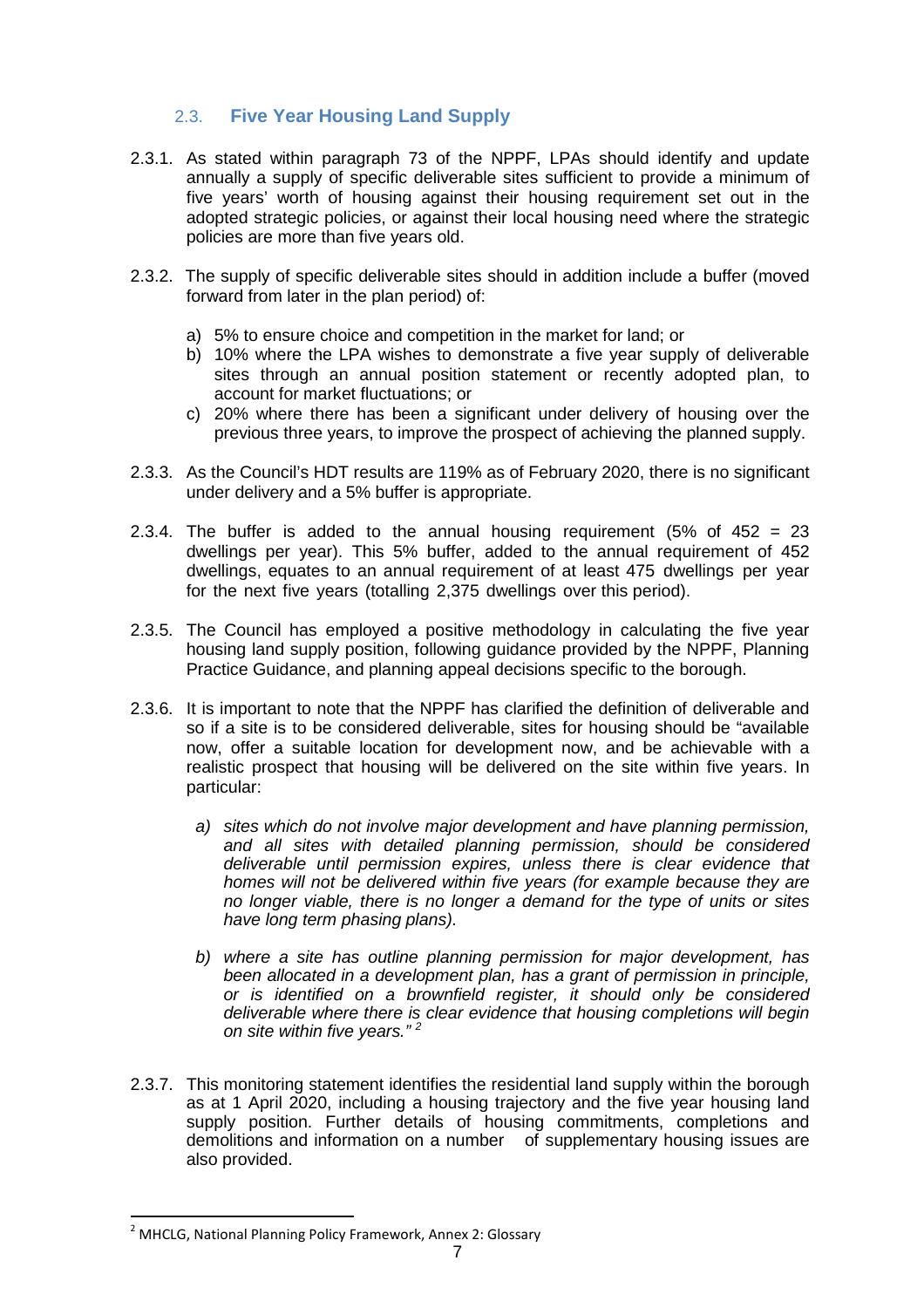#### 2.4. **Housing trajectory and five-year housing land supply methodology**

 $2.5.$  producing a housing trajectory (and thus from which the five year supply of housing land can be calculated). The methodology used to calculate the provision from each row of the housing trajectory is also provided. The following section outlines the main stages the Council has used in

#### Stage 1 – Identify the level of housing provision to be delivered over years 0-5 (1 April 2020 to 31 March 2025) and years 6-10 (over the course of the Plan period up to and beyond 2026):

- $2.6.$  is 452 dwellings per annum. 2.6. As established in section 2.1 of this statement, the Borough's local housing need
- $2.7.$  68-035-20190722) housing provided for older people, including residential institutions in Use Class C2, should be included as part of the housing land supply. The Council have applied a 1.83 ratio to the number of units of each permission. This average is calculated by dividing the total number of adults living in all households by the total number of households in the borough (using the 2011 census figures). As set out in National Planning Practice Guidance (paragraph: 035 Reference ID:

#### Row 1: Past completions

 $2.8.$  per monitoring year since the start of the plan period of 2006. The annual completion figures are net of dwelling demolitions, summarised in Table 1. The completion and demolition figures are obtained from a combination of Building Control completion and demolition records, council tax records, site visits carried out by planning officers, and information from Development Management officers and developers. A settlement specific breakdown of dwelling completions is provided in Appendix 1. Dwelling demolitions per parish/settlement since 2006 are listed in Appendix 2 along with the specific sites demolished 1 April 2019 – 31 March 2020. 2.8. Row 1 of the housing trajectory contains the net annual housing completions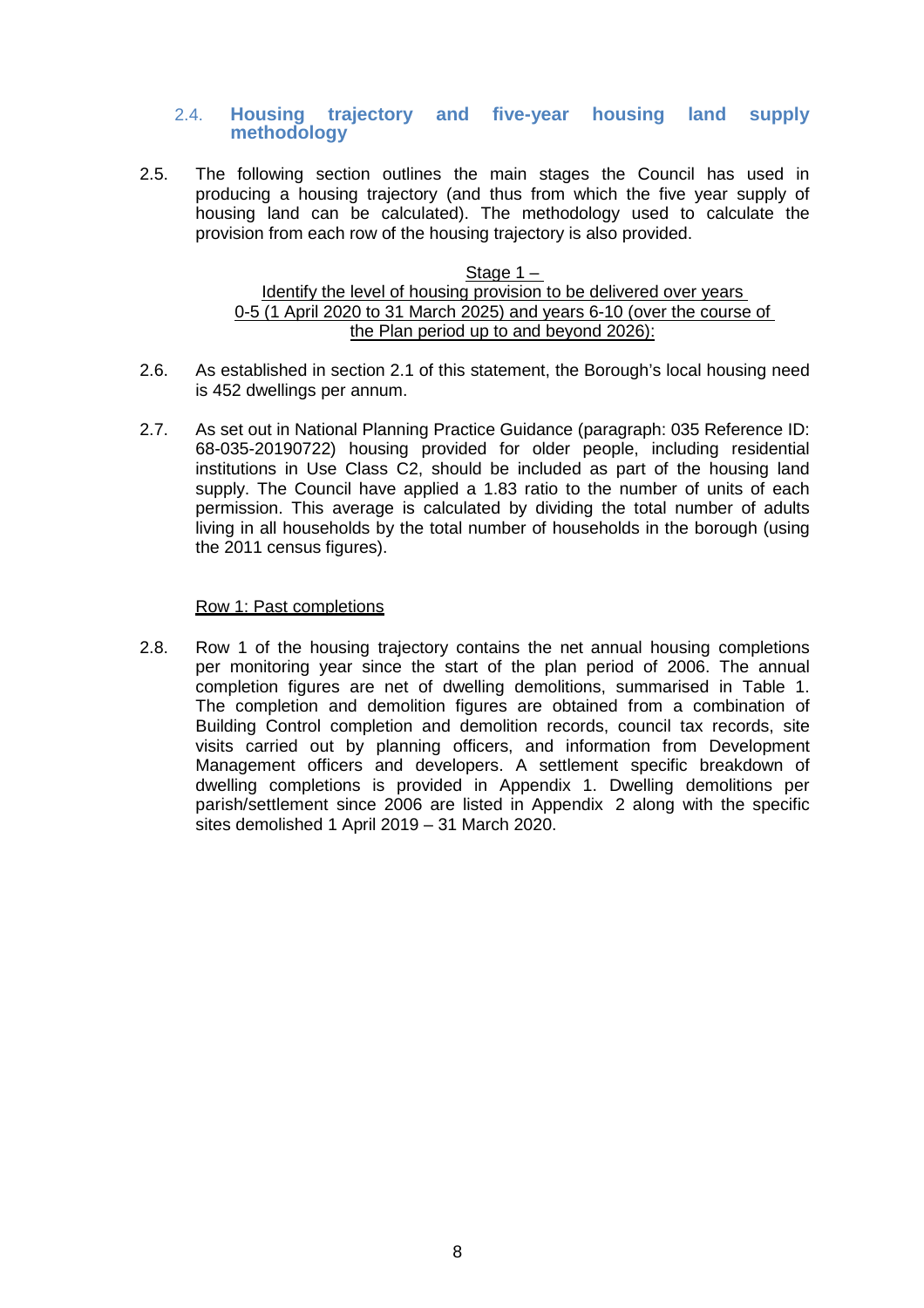| Year    | <b>New Build</b> | <b>Conversions</b> | <b>Demolitions</b> | Total |
|---------|------------------|--------------------|--------------------|-------|
| 2006/07 | 401              | 45                 | -8                 | 438   |
| 2007/08 | 391              | 19                 | $-12$              | 398   |
| 2008/09 | 457              | 24                 | -7                 | 474   |
| 2009/10 | 330              | 28                 | $-5$               | 353   |
| 2010/11 | 229              | 11                 | $-13$              | 227   |
| 2011/12 | 368              | 19                 | $-14$              | 373   |
| 2012/13 | 212              | 31                 | $-18$              | 225   |
| 2013/14 | 487              | 7                  | $-14$              | 480   |
| 2014/15 | 742              | 18                 | -8                 | 752   |
| 2015/16 | 574              | 34                 | $-15$              | 593   |
| 2016/17 | 544              | 33                 | -8                 | 569   |
| 2017/18 | 393              | 41                 | $-11$              | 423   |
| 2018/19 | 401              | 71                 | -8                 | 464   |
| 2019/20 | 277              | 16                 | -8                 | 285   |
| Total   | 5,806            | 397                | -149               | 6,054 |

 **Table 1: Borough housing completions net of demolitions (1 April 2006 - 31 March 2020)** 

Stage 2 – Identify sites that have the potential to deliver housing during years 0-5 (1 April 2020 to 31 March 2025) and years 6-10 (over the course of the plan period up to 2026):

- $2.9.$  deliverable. Potential sites include those that are allocated for housing in the Site Allocations DPD, sites that have planning permission, and sites permitted pending the signing of a section 106 agreement. To be considered deliverable all sites need to have a realistic prospect of delivering housing on the site within five years. Sites that have the potential to deliver housing during years 0-5 need to be
- 2.10. Since  $1<sup>st</sup>$  April 2019 the Council has identified an annual windfall allowance from year four onwards in the five year housing land supply. A separate evidence paper is available on our website. The data shows historic windfall completions and evidence of expected future completions and therefore justifies the allowance. The small sites windfall allowance is updated annually.
- 2.11. The NPPF and the Housing and economic land availability assessment section of the Planning Practice Guidance provides further information on the assessment of deliverable, specifically to be deliverable sites should:
	- $\blacksquare$  now (taking into account the factors identified in paragraph 19 of the Planning Practice Guidance) • Be suitable - The site offers a suitable location for development
	- development, when, on the best information available (confirmed by the call for sites and information from land owners and legal searches where • Be available – The site is available now. A site is considered available for appropriate), there is confidence that there are no legal or ownership problems, such as unresolved multiple ownerships, ransom strips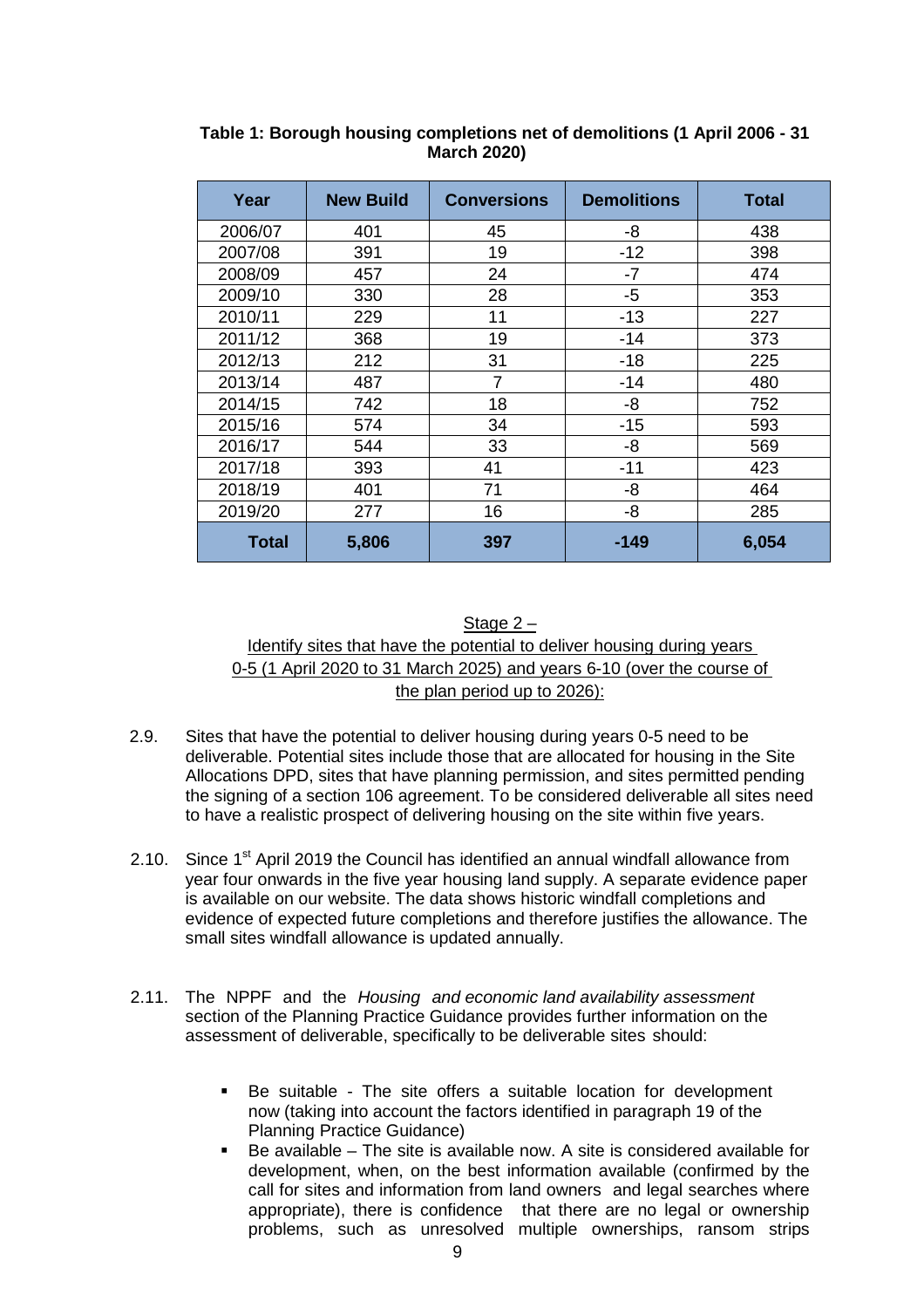tenancies or operational requirements of landowners. This will often mean that the land is controlled by a developer or landowner who has expressed an intention to expressed an intention to sell. Paragraph 20 of the Planning Practice Guidance elaborates by stating that "because persons do not need to have an interest in the land to make planning applications, the existence of a planning permission does not necessarily mean that the site is available. then an assessment will need to be made as to how and when they can realistically be overcome. Consideration should be given to the delivery record of the developers or landowners putting forward sites, and whether the planning background of a site shows a history of unimplemented develop, or the landowner has Where potential problems have been identified, permissions".

- be delivered on the site within five years and in particular that development of the site is viable. • Be achievable – There is a reasonable prospect that housing will
- 2.12. As previously mentioned the NPPF states that sites which do not involve major development and have planning permission, and all sites with detailed planning permission, should be considered deliverable until permission expires, unless there is clear evidence that homes will no longer be delivered within five years (for example they are no longer viable, there is no longer a demand for the type of units or sites have long term phasing plans). Where a site has outline planning permission for a large site, has been allocated in a development plan, has a grant of permission in principle, or is identified on a brownfield register, it should only be considered deliverable where there is clear evidence that housing completions will begin on site within five years.
- $2.13.$  then projected onto the housing trajectory. The following section includes an explanation of how site deliverability has been assessed taking into account the principles of the NPPF and Planning Practice Guidance described above. The sources of deliverable and developable housing within the borough are

#### Row 2: Large sites

- 2.14. Large sites include permissions for 10 dwellings or more. A summary of t he status of Large sites within the borough at 1 April 2020 is contained within Appendix 3 and the projected net additional dwellings provided per annum is provided with Appendix 4. A more detailed large site progress table is continually updated and this can be provided on request.
- 2.15. The Large sites in Appendix 4 have been sectioned in to three categories to reflect the definition of deliverable in the Glossary to the NPPF and guidance in PPG:
	- • Deliverable A) Sites which do not involve major development and have planning permission, and all sites with detailed planning permission, should be considered deliverable until permission expires, unless there is clear evidence that homes will not be delivered within five years (for example because they are no longer viable, there is no longer a demand for the type of units or the sites have long term phasing plans)
	- • Deliverable B) Where a Site has outline planning permission for major development, has been allocated in a development plan, has a grant of planning permission in principle, or is identified on the Brownfield Register, it should only be considered deliverable where there is clear evidence that housing completions will begin on site in five years.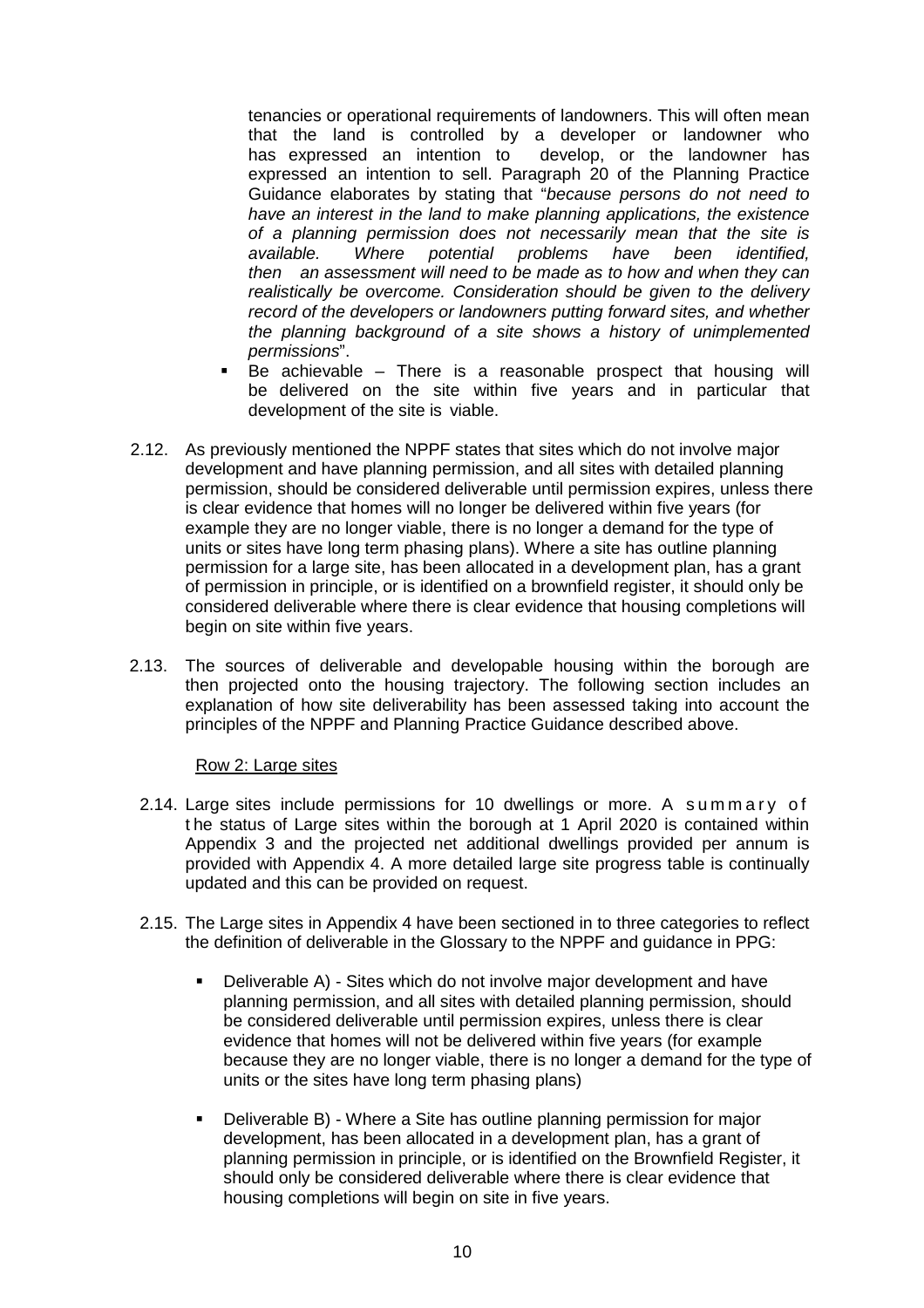- $\blacksquare$  the definition of 'deliverable' in the NPPF Glossary, these sites are included because, as a matter of planning judgment, they are regarded as being "available now, offer a suitable location for development now, and be achievable with a realistic prospect that housing will be delivered on the site within five years". • Other deliverable sites - whilst not specified under the "in particular" section of
- 2.16. The initial assumptions made regarding a site's projected time frame for delivery (lead-in times) are described below. However for Large sites this may vary dependant on the site specific knowledge acquired through the landowner and or developer. If:
	- $\blacksquare$  are under construction) – there will be completions in the next monitoring The site is under construction (this also applies to the specific plots that year.
	- • the ground has been cleared but the site is not under construction (and where the site is under construction but a specific plot is not started) – there will be completions in the second monitoring year; and
	- • The site has outline or full planning permission but is not under construction or the ground has not been cleared – there will be completions from the third monitoring year.
- 2.17. The SHELAA methodology is currently under review and a Developer Panel was carried out in January 2020. The estimated build rate per annum applied for each site was reviewed through this process and are as follows:
	- 10-50 dwellings = 25 dwellings per annum
	- $\bullet$  51-100 dwellings = 42 dwellings per annum
	- Over 100 dwellings = 47 dwellings per annum

 These figures are based on completions within the Borough over the last five years. Current market conditions are also taken into account. The build out rate has been amended on certain sites based upon information received or evidence provided by developers.

- 2.18. As suggested by paragraph 48 of the Housing and economic land availability assessment planning practice guidance, evidence has been gathered on the determination of planning applications to first completion between April 2006 and March 2020.
- 2.19. For outline planning applications, on average:
	- $\bullet$  issued within 1 week of the S106 agreement being signed; • Section 106 agreements take 6 months to complete with decisions being
	- • Reserved matter applications are then submitted within 13.4 months (1.1 years) of the outline decision being issued;
	- Reserved matter applications are then determined within 4.9 months; and
	- the reserved matters decision. The first housing completion is then a further 16.5 months (1.4 years) after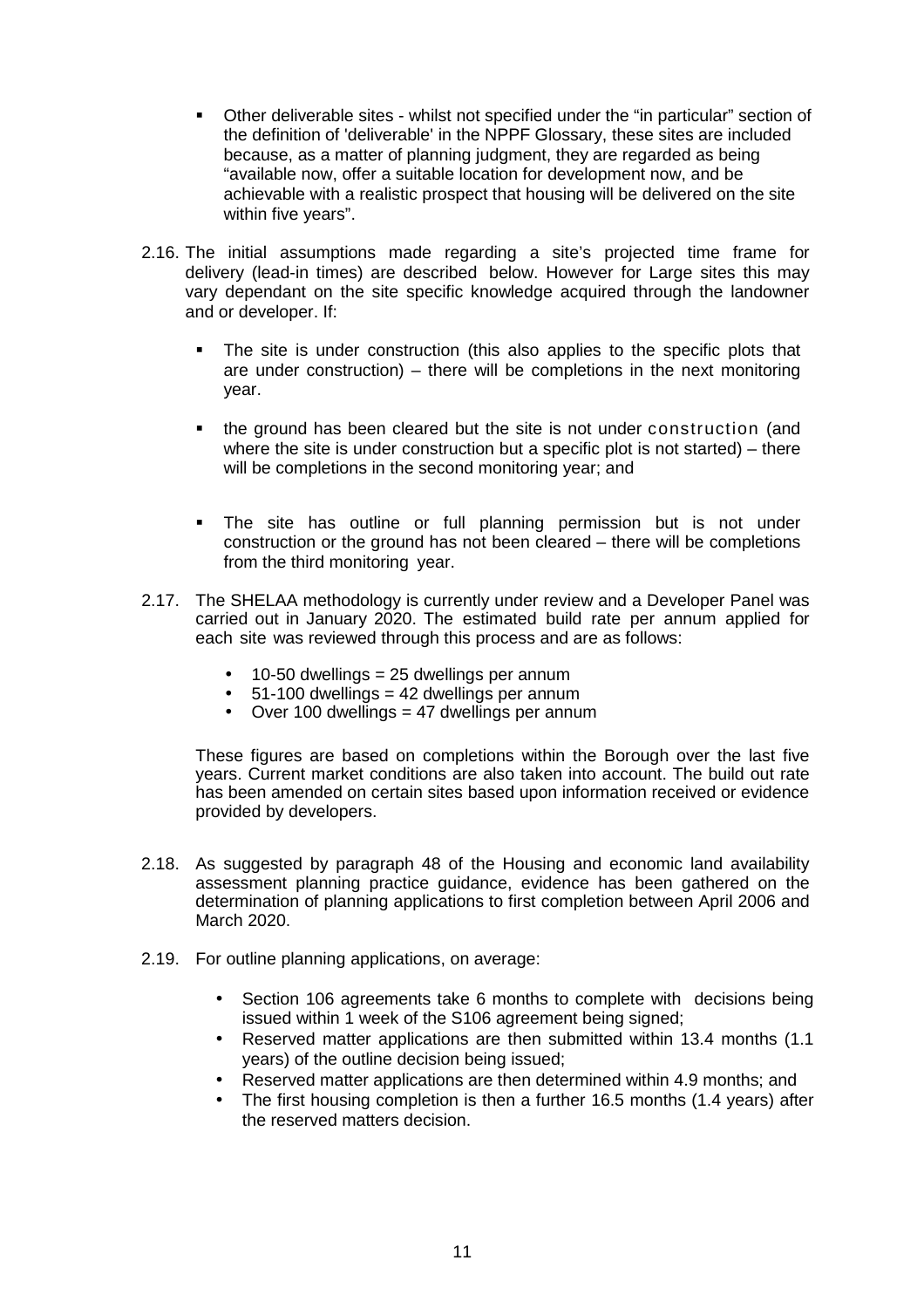2.20. Table 2 shows that, on average, the time taken to deliver the first home on a large site following the grant of outline consent is 34.7 months (2.9 years). Appendices 5 and 6 show the breakdown of the large sites used to calculate the average timeframes for each part of the process. This supports the Council's approach to where housing in projected into the housing trajectory.

| <b>From</b>                    | To                                  | <b>Average Time (months)</b>         |                                |                                |  |
|--------------------------------|-------------------------------------|--------------------------------------|--------------------------------|--------------------------------|--|
|                                |                                     | <b>Below 100</b><br><b>Dwellings</b> | Above 100<br><b>Dwellings</b>  | <b>Overall</b>                 |  |
| Outline decision               | Reserved matters<br>submission      | 15.07                                | 10.89                          | 13.43                          |  |
| Reserved matters<br>submission | <b>Reserved matters</b><br>decision | 5.36                                 | 4.11                           | 4.87                           |  |
| Reserved matters<br>decision   | 1 <sup>st</sup> Completion          | 16.17<br>$(1.3 \text{ years})$       | 17.00<br>$(1.4 \text{ years})$ | 16.52<br>$(1.4 \text{ years})$ |  |
| Outline decision               | 1 <sup>st</sup> Completion          | 37.29<br>$(3.1 \text{ years})$       | 30.67<br>$(2.6 \text{ years})$ | 34.70<br>(2.9 years)           |  |

#### **Table 2: Outline application decision to first completion large site timeframes – including reserved matters (1 April 2006 - 31 March 2020)**

\*the overall figures are subject to rounding and are detailed in Appendix 5

- 2.21. For full planning applications, on average:
	- issued within 1 week of the S106 agreement being signed; • Section 106 agreements take 2 months to complete with decisions being
	- Full applications are determined within 5.4 months; and
	- decision is issued. The first housing completion is then a further 18.6 months after the
- 2.22. This data shows that, on average, the time taken to deliver the first home on a large site which has been granted full planning permission is 18.6 months (1.55 years). Appendices 7 and 8 show the breakdown of the large sites used to calculate the average timeframes. This supports the Council's approach to where housing in projected into the housing trajectory.
- 2.23. The assumptions above for large sites granted by both full applications and outline/reserved matters applications are then combined with any specific site knowledge from Development Management, in addition to a judgement on market conditions, the size of the site and recent build rates in combination with all relevant developer/landowners to give an update on their site regarding additional work required to get the site started and then completed.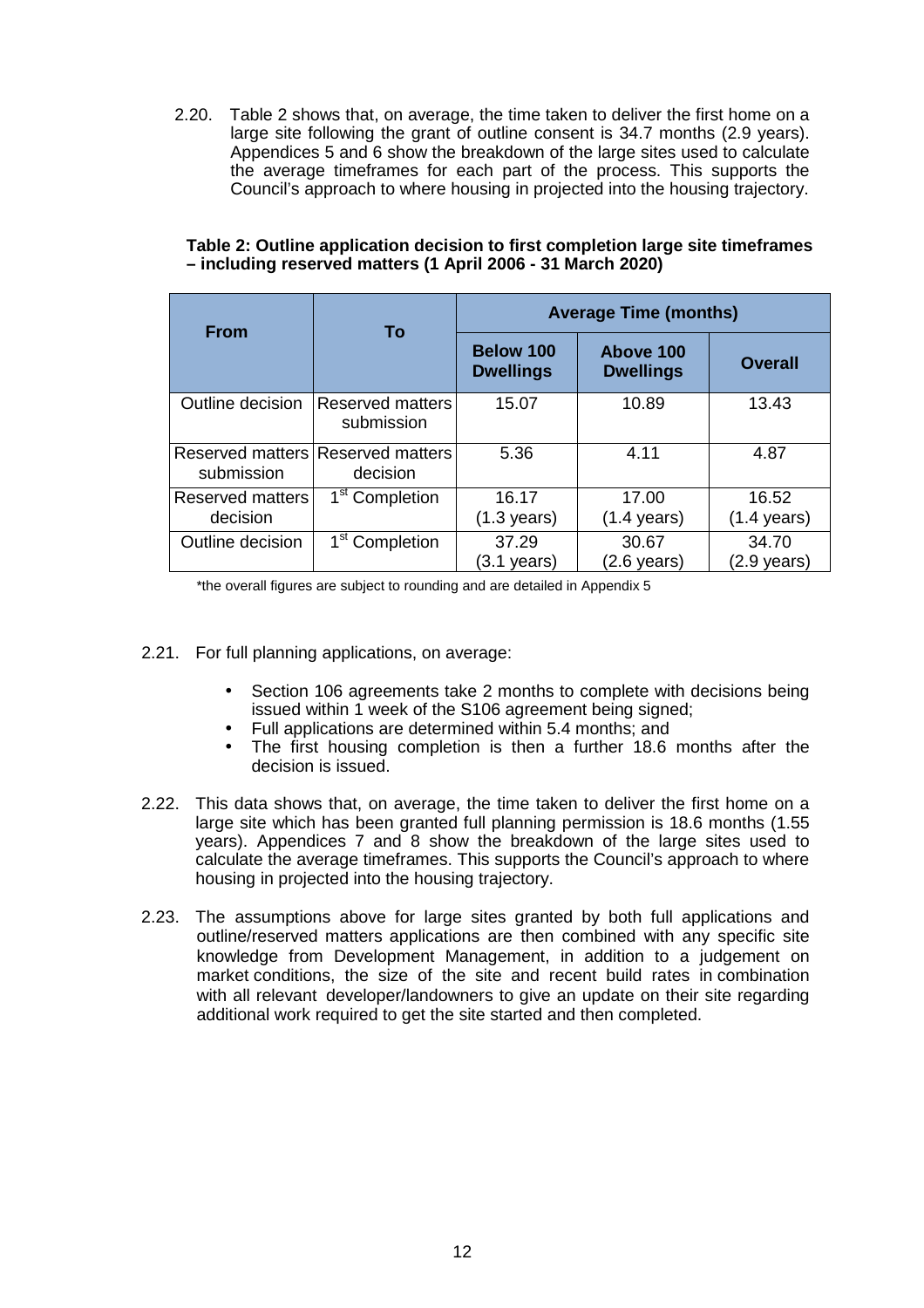- 2.24. Large sites with a resolution to grant permission subject to the signing of a Section 106 agreement are also included within Row 2 of the housing trajectory, with the same assumptions as above regarding achievability applied to each site. When resolution to grant permission is provided at planning committee Section 106 agreements have always been resolved between the council and developer, therefore these sites are considered deliverable where there is a realistic prospect that housing will be delivered on the site within five years. Additional evidence has also been gathered relating to the length of time it takes from a resolution to grant planning permission to the issuing of a planning permission, which is the Section 106 agreement negotiation process. Appendix 6 shows that on average it takes 6 months to seal the section 106 agreement for outline applications and 2 months to seal for full applications. This data has been used to inform the trajectory of large sites with a resolution to grant planning permission.
- $2.25.$  efficiently, any planning permission which requires a section 106 agreement will require the agreement to be completed within 3 months of the resolution to grant. For applications that are not required to be reported to committee the same 3 month deadline will be imposed for the section 106 agreement to be signed. If a Section 106 is not signed within this timeframe the application will be refused for failing to deliver appropriate infrastructure contributions, affordable housing, play and open space, etc. and therefore being contrary to policy. In order to secure the contributions and grant permission for applications more
- 2.26. Where it is appropriate, the council are also imposing shortened timescales for conditions relating to the submission of reserved matters applications (18 months rather than 2 years) and commencement on site (2 years rather than 3 years) to encourage quicker delivery of sites. Applications with shortened timeframes are highlighted in Appendix 4.
- 2.27. Sites with planning permission may expire if a material start is not made on site before the expiry date as set out in the decision notice. Table 3 displays that 3.12% of large site planning permissions have expired since the adoption of the Core Strategy, so this expiry rate has been applied to the projected delivery from large sites where the permission has not yet been implemented. Once the expiry rate has been applied a total provision per year from large site commitments can be provided and this has been projected within Appendix 4.
- $2.28.$  subsequent Earl Shilton and Barwell Area Action Plan, has not been included in the five year supply. This is because the Council has reached the view that there is no longer sufficient evidence to show that there is a realistic prospect that housing will be delivered on this site within five years. It will be noted that the Earl Shilton SUE as allocated in the Core Strategy and
- 2.29. The Barwell SUE is allocated within the Core Strategy and subsequent Earl Shilton and Barwell Area Action Plan. However, it has not been included within the five year supply. The application for this site has a resolution to grant but the council has concluded that there is currently not a realistic prospect that this site will deliver any housing within the next five years.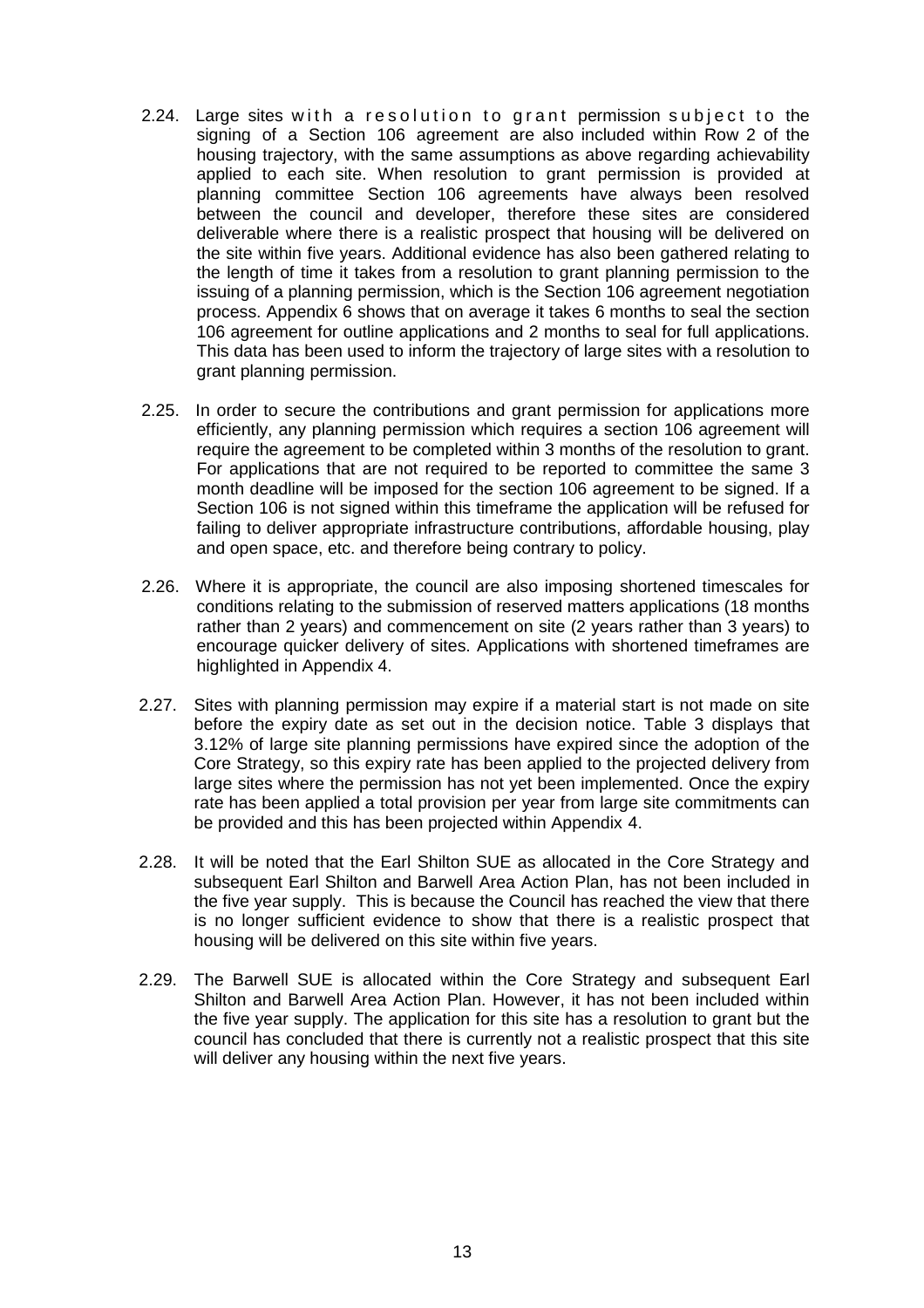| Year    | <b>Dwellings</b><br><b>Available (at</b><br>end of each<br>year) | <b>Number of</b><br><b>Dwellings</b><br><b>Expired</b> | <b>Expiry Rate (%)</b><br>(Dwellings Expired as<br>a Percentage<br><b>Dwellings Available)</b> | <b>Number</b><br>of Sites<br><b>Expired</b> |
|---------|------------------------------------------------------------------|--------------------------------------------------------|------------------------------------------------------------------------------------------------|---------------------------------------------|
| 2009/10 | 1247                                                             | 34                                                     | 2.73                                                                                           | 2                                           |
| 2010/11 | 1494                                                             | 114                                                    | 7.63                                                                                           | 4                                           |
| 2011/12 | 2034                                                             | 118                                                    | 5.8                                                                                            | 6                                           |
| 2012/13 | 2142                                                             | 15                                                     | 0.7                                                                                            |                                             |
| 2013/14 | 1882                                                             | 107                                                    | 5.69                                                                                           | 4                                           |
| 2014/15 | 1732                                                             | 132                                                    | 7.62                                                                                           | 5                                           |
| 2015/16 | 1318                                                             | 0                                                      | ი                                                                                              | 0                                           |
| 2016/17 | 2140                                                             | $\Omega$                                               | 0                                                                                              | 0                                           |
| 2017/18 | 2007                                                             | 49                                                     | 2.44                                                                                           |                                             |
| 2018/19 | 2189                                                             | 77                                                     | 3.52                                                                                           | $\overline{2}$                              |
| 2019/20 | 2522                                                             | $\Omega$                                               | 0                                                                                              | $\Omega$                                    |
| Total   | 20,707                                                           | 646                                                    | 3.12                                                                                           | 25                                          |

 **Table 3: Annual expiry rates on large sites (1 April 2009 to 31 March 2020)** 

Row 3: Small sites

- 2.30. Small sites include permissions for 9 dwellings or fewer. Conversions and change of use applications are also included. The status of small sites within the borough at 1 April 2020 is summarised for each settlement within Appendix 9. Row 3 of the housing trajectory contains the projected net additional dwellings provided per annum from small sites at 1 April 2020 from the start of the current monitoring period. The breakdown of these projections is contained within Appendix 1 0 .
- 2.31. While the NPPF states that all sites with detailed planning permission should be considered deliverable, if there are sites the Council is aware that development is unlikely to occur, this has been taken account of. The same assumptions regarding the projected time frame for development (lead-in times) and the expiry date are applied to each site for the initial assessment. Small sites permitted pending the signing of a Section 106 agreement are also included within Row 3 of the housing trajectory, with the same assumptions as above regarding achievability applied to each site.
- 2.32. Due to windfall sites of 9 dwellings or less being included in year 4 onwards, small sites are only projected in to the first three years of the trajectory to avoid any chance of double counting. The timelines for small site granted under full application and outline/reserved matters applications have been calculated to support this.
- 2.33. For outline planning applications, on average:
	- • Reserved matter applications are submitted within 15.3 months of the outline decision being issued;
	- Reserved matter applications are then determined within 2.3 months; and
	- reserved matters decision. The first housing completion is then a further 28.11 months after the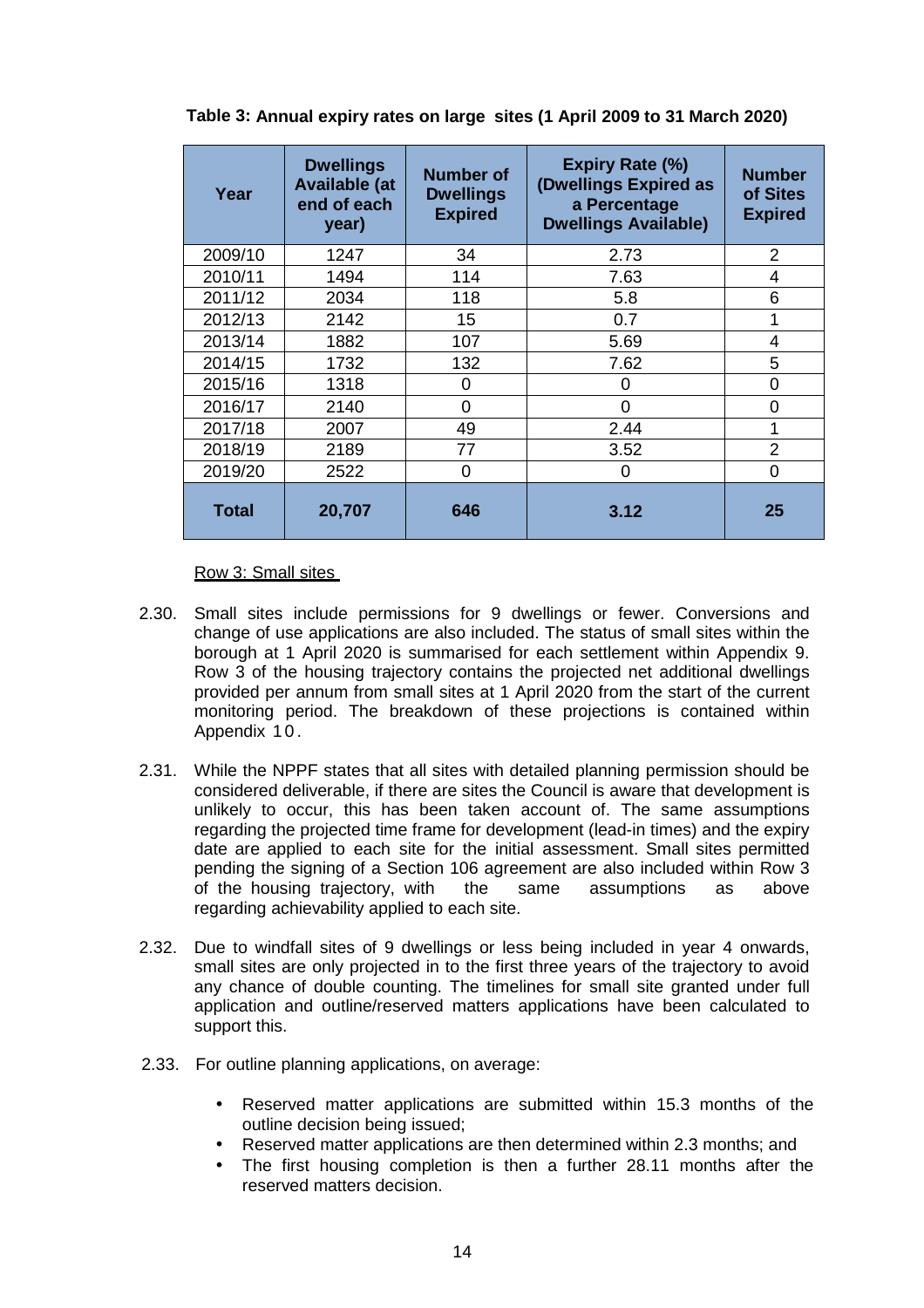2.34. On average, the first home delivered on a small site following the grant of outline consent is 45.7 months (3.8 years). Appendix 11 shows the breakdown of the small sites used to calculate the average timeframes for each part of the process. These averages are only based on 14 sites as normally full permissions are submitted for small sites. One of these sites took 129 months (10.75 years) from outline decision to 1<sup>st</sup> completion which has skewed the data. This means that the completion is not shown to be within 3 years. However, taking this anomaly into account and combining the data with small site knowledge it is considered that projecting the small site completions for outline permissions into year 3 of the trajectory is realistic. This supports the Council's approach to where housing in projected into the housing trajectory.

#### **Table 4: Outline application decision to first completion small site timeframes – including reserved matters (1 April 2006 - 31 March 2020)**

| <b>From</b>                  | To                                            | <b>Average Time (months)</b>   |
|------------------------------|-----------------------------------------------|--------------------------------|
| Outline decision             | <b>Reserved matters</b><br>submission         | 15.29                          |
| submission                   | Reserved matters Reserved matters<br>decision | 2.32                           |
| Reserved matters<br>decision | 1 <sup>st</sup> Completion                    | 28.11<br>$(2.3 \text{ years})$ |
| Outline decision             | 1 <sup>st</sup> Completion                    | 45.71<br>(3.8 years)           |

\*the overall figures are subject to rounding and are detailed in Appendix 11

- 2.35. The assumptions above for small sites granted by both full applications and outline/reserved matters applications are then combined with any specific site knowledge from Development Management, in addition to a judgement on market conditions and the size of the site.
- 2.36. For full planning applications, on average:
	- Full applications are determined within 3 months; and
	- after the decision is issued. The first housing completion is then a further 25.2 months (2.1 years)
- 2.37. This data shows that, on average, the first home delivered on a small site which has been granted full planning permission is 25.2 months (2.1 years). Appendix 12 shows the breakdown of the small sites used to calculate the average timeframes which is based on any site that has a recorded building control completion. This supports the Council's approach to where housing in projected into the housing trajectory.
- $2.38.$  has again been applied. Table 5 displays that 8.44% of small site planning permissions have expired since the adoption of the Core Strategy, so this expiry rate has been applied to the projected delivery from small sites where the permission has not yet been implemented and where delivery from a landowner/developer has not been confirmed. Once the expiry rate has been applied a total provision per year from small sites can be provided, projected within Appendix 10. Similar to large sites with planning permission, an expiry rate for small sites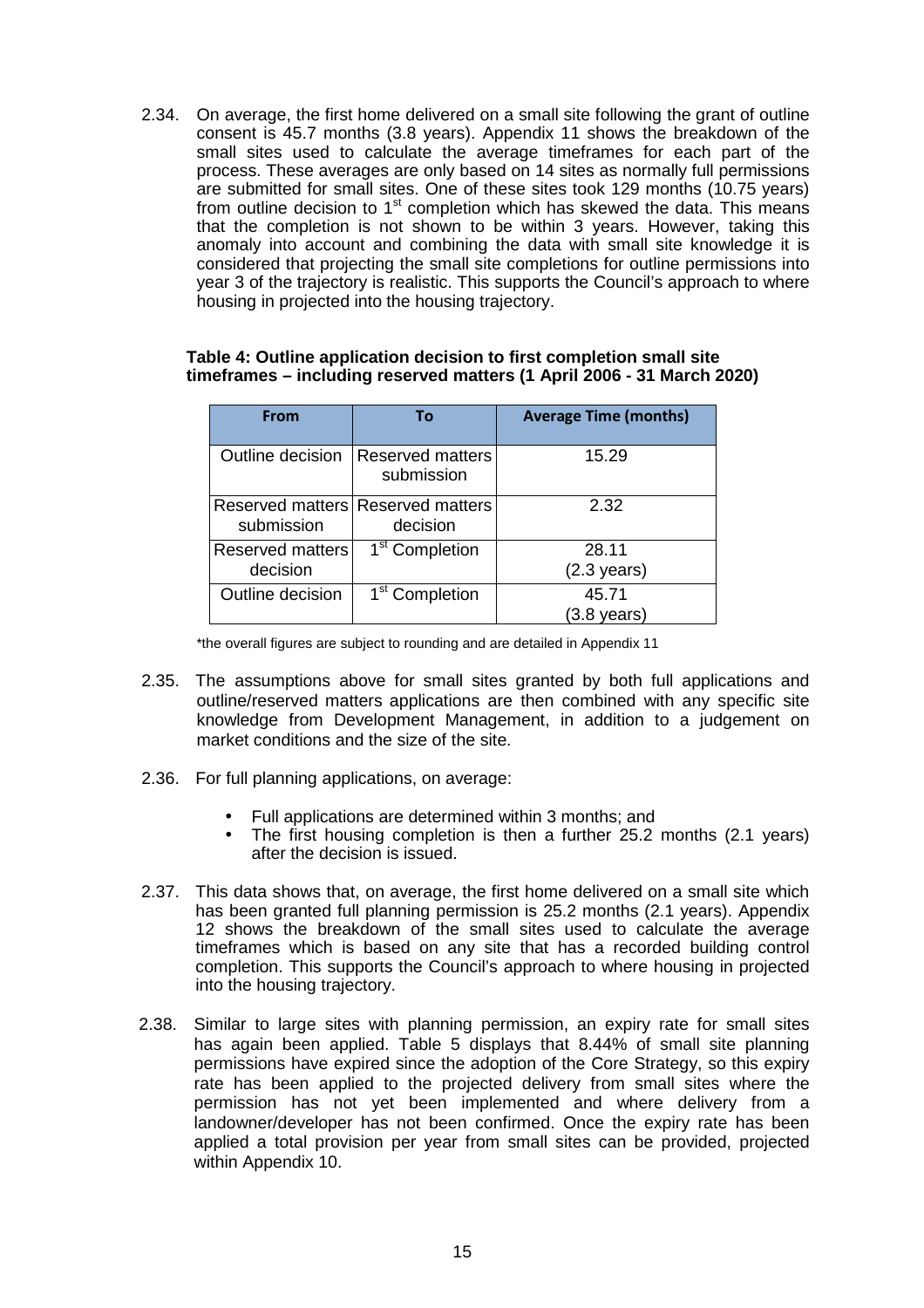| Year         | <b>Dwellings</b><br><b>Available (at</b><br>end of each<br>year) | <b>Number of</b><br><b>Dwellings</b><br><b>Expired</b> | <b>Expiry Rate (%)</b><br>(Dwellings Expired<br>as a Percentage<br><b>Dwellings</b><br><b>Available)</b> | <b>Number of</b><br><b>Sites</b><br><b>Expired</b> |
|--------------|------------------------------------------------------------------|--------------------------------------------------------|----------------------------------------------------------------------------------------------------------|----------------------------------------------------|
| 2009/10      | 413                                                              | 31                                                     | 7.51                                                                                                     | 23                                                 |
| 2010/11      | 352                                                              | 54                                                     | 15.3                                                                                                     | 19                                                 |
| 2011/12      | 340                                                              | 25                                                     | 7.35                                                                                                     | 9                                                  |
| 2012/13      | 362                                                              | 27                                                     | 7.46                                                                                                     | 18                                                 |
| 2013/14      | 281                                                              | 48                                                     | 17.1                                                                                                     | 13                                                 |
| 2014/15      | 448                                                              | 9                                                      | 2.01                                                                                                     | 8                                                  |
| 2015/16      | 436                                                              | 35                                                     | 8.03                                                                                                     | 15                                                 |
| 2016/17      | 577                                                              | 41                                                     | 7.11                                                                                                     | 21                                                 |
| 2017/18      | 456                                                              | 36                                                     | 7.89                                                                                                     | 12                                                 |
| 2018/19      | 441                                                              | 11                                                     | 2.52                                                                                                     | 12                                                 |
| 2019/20      | 432                                                              | 55                                                     | 12.7                                                                                                     | 17                                                 |
| <b>Total</b> | 4,538                                                            | 383                                                    | 8.44                                                                                                     | 168                                                |

 **Table 5: Annual expiry rates on small sites (1 April 2009 to 31 March 2020)** 

 2.39. Once the main stages have been followed the housing trajectory is complete and five-year housing land supply position may be calculated. The April 2020 housing trajectory is contained within Appendix 13. The Council's five-year housing land supply position as at 1 April 2020 is displayed in Table 6.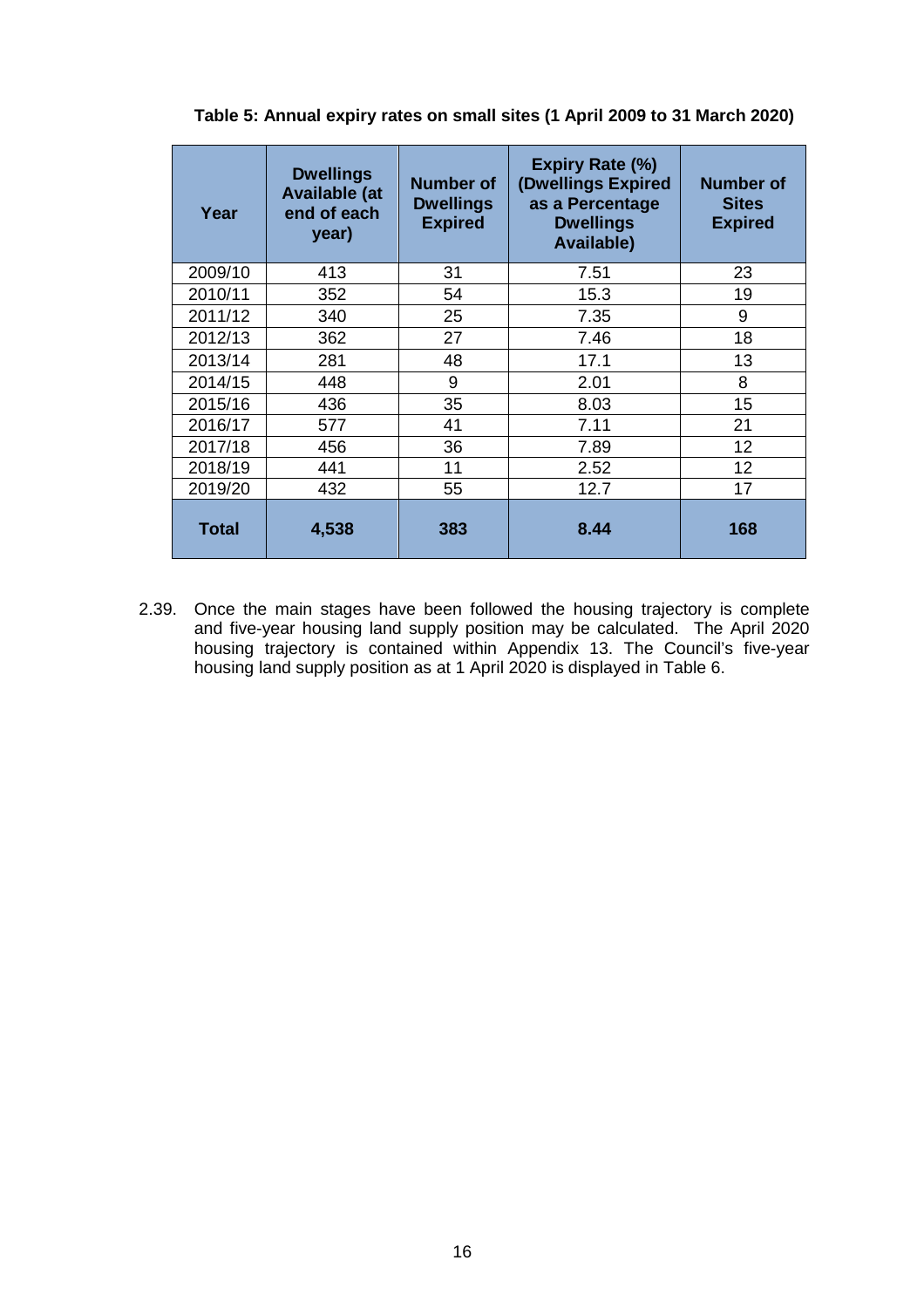|              |                                                                                                                                                                                                                                                                                       | <b>Dwellings</b>                              |
|--------------|---------------------------------------------------------------------------------------------------------------------------------------------------------------------------------------------------------------------------------------------------------------------------------------|-----------------------------------------------|
| a            | <b>Borough Housing Requirement</b><br>(standard method and affordability ratio)<br>Total Required (x5)                                                                                                                                                                                | 452 dwellings per<br>annum<br>2,260 dwellings |
| $\mathbf b$  | Deliverable housing supply required for 5 years with additional<br>5% buffer<br>(5% of annual requirement of 452 dwellings = 23 dwellings)                                                                                                                                            | 475 dwellings<br>per annum<br>2,375 dwellings |
| $\mathbf{C}$ | Housing Supply (1 April 2020 - 31 March 2025)<br>Row 2. Large Sites $= 1,918$ dwellings<br>Row 3. Small Sites $+$ Windfall = 381 $+$ 146 = 527 dwellings<br>Row 4. Barwell Sustainable Urban Extension = 0 dwellings<br>Row 5. Earl Shilton Sustainable Urban Extension = 0 dwellings | 2,445                                         |
| d            | Overprovision/Shortfall (b - c)                                                                                                                                                                                                                                                       | $+70$                                         |
| $\mathbf e$  | Number of years supply (c / 475 dwellings per annum)                                                                                                                                                                                                                                  | 5.15                                          |

 **1 April 2020 five-year housing land supply position Table 6:**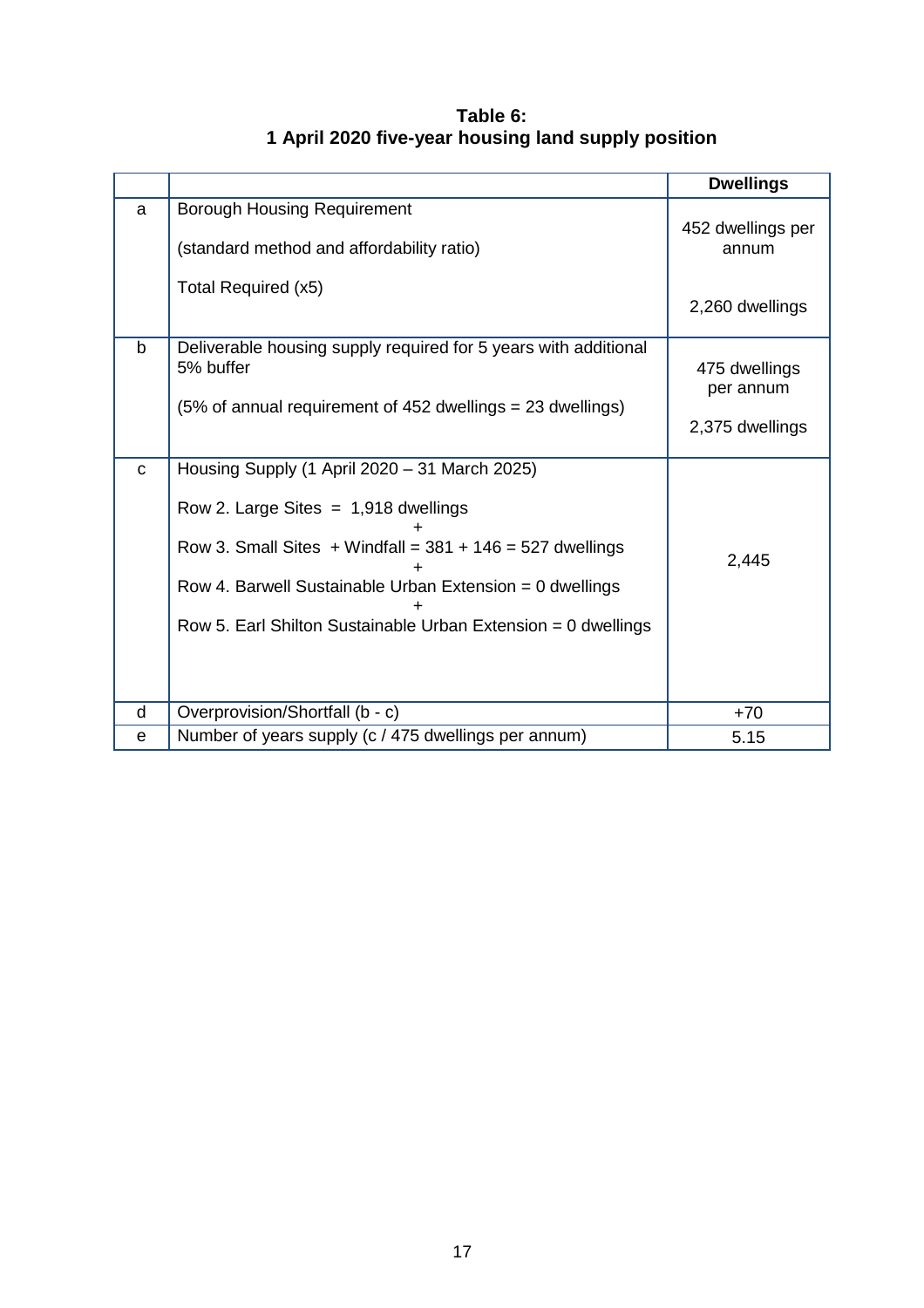# **3. Affordable Housing**

- $3.1.$  Strategy and the Affordable Housing Supplementary Planning Document (SPD). Under this advice, Policy 15 of the Core Strategy seeks the provision of 20% affordable housing on all sites with 15 or more dwellings or sites of 0.5 hectares or more in urban areas and the Barwell and Earl Shilton Sustainable Urban Extensions, and the provision of 40% affordable housing on all sites of 4 or more dwellings or sites of 0.13 hectares or more in rural areas. The tenure split will be 75% social rented and 25% intermediate housing. These figures may be negotiated on a site by site basis taking into account identified local need, existing provision, characteristics of the site and viability. 3.1. Advice on the provision of affordable housing in the borough is included in the Core
	- 3.2. National Planning Policy Framework, updated in February 2019, has superseded guidance relating to the rural housing targets in Core Strategy policy 15. Paragraph 63 of the NPPF states that affordable housing should only be sought on major developments, except in designated rural areas where a lower threshold may be applied.
- applied.<br>3.3. Appendix 10 identifies that over the last monitoring period (1 April to 31 March 2020) 116 affordable dwellings have been built all of which were of varied tenures. Table 7 displays the number and type of affordable dwellings provided in the borough from 1 April 2006 to 31 March 2020. Since the start of the plan period (2006) there have been 1,271 affordable housing completions, so a considerable number of dwellings have been provided towards meeting the target set in the Core Strategy of 2090 affordable homes to be provided by 2026.

| Year         | <b>Housing</b><br><b>Association</b><br><b>Rented</b> | <b>Housing</b><br><b>Association</b><br><b>Shared Equity</b> | <b>Affordable</b><br><b>Rent</b> | <b>Total</b> |
|--------------|-------------------------------------------------------|--------------------------------------------------------------|----------------------------------|--------------|
| 2006/07      | 63                                                    | 17                                                           | N/A                              | 80           |
| 2007/08      | 37                                                    | $\overline{7}$                                               | N/A                              | 44           |
| 2008/09      | 62                                                    | 27                                                           | N/A                              | 89           |
| 2009/10      | 68                                                    | 39                                                           | N/A                              | 107          |
| 2010/11      | 3                                                     | 2                                                            | N/A                              | 5            |
| 2011/12      | 112                                                   | 22                                                           | 0                                | 134          |
| 2012/13      | 17                                                    | $\overline{0}$                                               | $\overline{0}$                   | 17           |
| 2013/14      | 54                                                    | 18                                                           | 25                               | $103*$       |
| 2014/15      | 81                                                    | 23                                                           | 38                               | $154**$      |
| 2015/16      | 30                                                    | 15                                                           | 8                                | $80***$      |
| 2016/17      | 45                                                    | 25                                                           | 20                               | $141***$     |
| 2017/18      | $\overline{0}$                                        | 17                                                           | 65                               | $102***$     |
| 2018/19      | 18                                                    | 25                                                           | 56                               | 99           |
| 2019/20      | 0                                                     | 35                                                           | 81                               | 116          |
| <b>Total</b> | 590                                                   | 272                                                          | 293                              | 1,271        |

## **Table 7: Annual affordable housing completions (1 April 2006 – 31 March 2020)**

\* The tenure of 6 affordable housing completions is to be confirmed

The tenure of 12 affordable housing completions is to be confirmed

\*\*\*<br>\*\*\*\* The tenure of 27 affordable housing completions is to be confirmed

The tenure of 51 affordable housing completions is to be confirmed

The tenure of 20 affordable housing completions is to be confirmed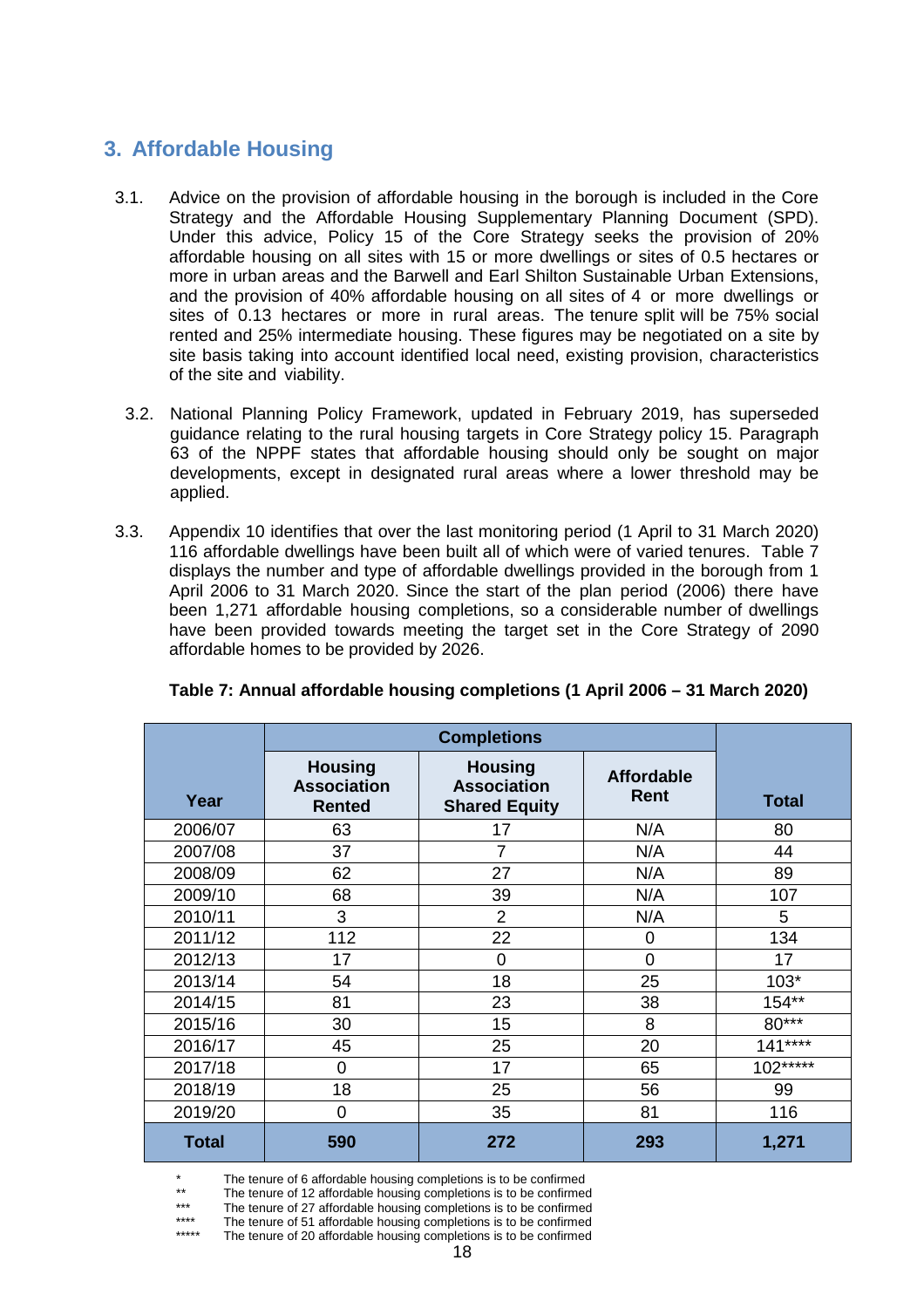# **4. Housing completions on previously developed / greenfield land**

 $4.1.$  has been set through the Core Strategy. Monitoring the development of previously developed land is therefore important to determine whether this target is being met. The breakdown of completions on previously developed land (brownfield land) and greenfield land on major sites (10 dwellings and over) is provided in Table 8. A target of 40% of dwellings on previously developed land (PDL) within the borough

| Year         | <b>Greenfield</b> | %  | <b>PDL</b> | %  | <b>Total</b> |
|--------------|-------------------|----|------------|----|--------------|
| 2009/10      | 148               | 54 | 127        | 46 | 275          |
| 2010/11      | 106               | 55 | 87         | 45 | 193          |
| 2011/12      | 165               | 50 | 166        | 50 | 331          |
| 2012/13      | 119               | 66 | 62         | 34 | 181          |
| 2013/14      | 294               | 72 | 113        | 28 | 407          |
| 2014/15      | 422               | 64 | 241        | 36 | 663          |
| 2015/16      | 303               | 62 | 189        | 38 | 492          |
| 2016/17      | 174               | 39 | 277        | 61 | 451          |
| 2017/18      | 167               | 56 | 131        | 44 | 298          |
| 2018/19      | 222               | 73 | 81         | 27 | 303          |
| 2019/20      | 148               | 77 | 44         | 23 | 192          |
| <b>Total</b> | 2268              | 61 | 1518       | 39 | 3786         |

 **Table 8: Housing completions on previously developed land and greenfield land (1 April 2009 – 31 March 2020) – major sites only** 

 $4.2.$  completions on all major sites, 148 (77%) were on greenfield land and 44 (23%) were on previously developed land. This gives an average of 39% on previously developed land and 61% on greenfield land since 2009. 4.2. Within the latest monitoring period of 1 April 2019 to 31 March 2020, of the 192

## **5. Housing Density**

- $5.1.$  development in the borough meet a minimum net density of at least 40 dwellings per hectare within the urban areas of Hinckley, Burbage, Barwell and Earl Shilton, and a minimum of 30 dwellings per hectare in all other locations. These densities have been used in the SHELAA (with slight local variations where justified). Policy 16 of the Core Strategy requires that proposals for new residential
- 5.2. Information on housing density is only available for large sites. Appendix 15 identifies housing density for major sites (10 dwellings and over) completed between April 2006 and March 2019.
- $5.3.$  giving an average net density of 34.17 dwellings per hectare. The rural sites comprise 1,423 dwellings built on 58.35 hectares of land giving an average net density of 24.39 dwellings per hectare. The urban and rural densities are slightly lower than Core Strategy Policy 16 targets. 5.3. The completed urban sites comprise 3,710 dwellings built on 108.58 hectares of land,